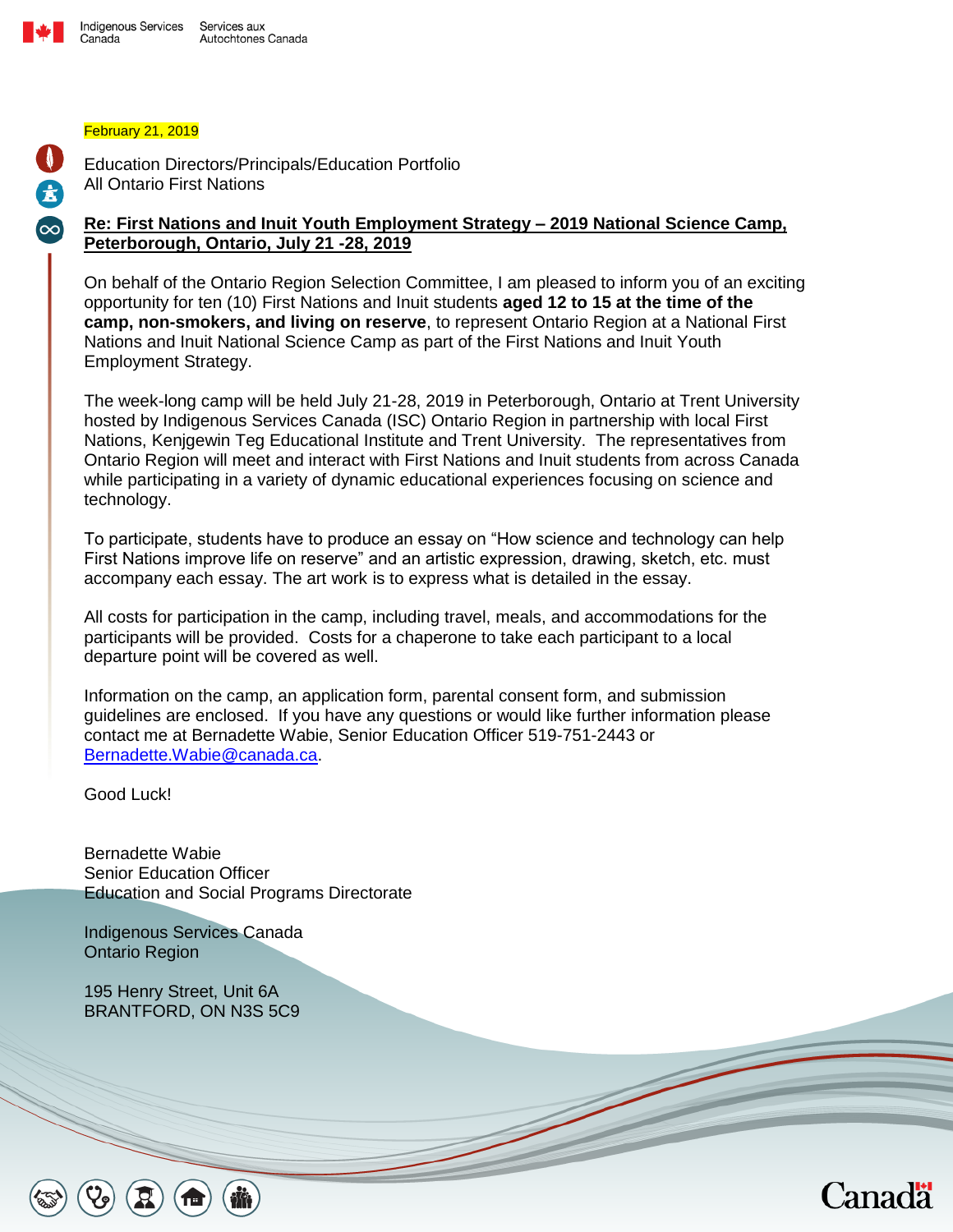

Indigenous Services Services aux Canada

## *FIRST NATIONS AND INUIT YOUTH EMPLOYMENT STRATEGY 2019 NATIONAL SCIENCE CAMP – ONTARIO REGION*

#### **Where?** Trent University  **Peterborough, Ontario**

- **When?** July 21-28, 2019
- Activities? Proposed activities at the camp include:
	- Attending University science & technology activities
	- Traditional science activities
	- Local cultural activities…
- **Getting There?** Participants will travel from home and meet at predetermined location then travel to camp destination as a group.
- **Chaperones?** The participating students will be accompanied by a parent or chaperone from their community to and from a local departure point.

#### **Accommodations? Trent University Residence, Peterborough, ON**

**Costs?** All costs for participants, including travel, meals and accommodation will be covered by ISC. Participants are allowed to bring a maximum of \$250.00 in personal spending money.

> Travel costs for a parent or chaperone to bring the participant to the local departure point, including accommodation and meals where necessary, will also be covered.

**Safety?** Students will be accompanied by a parent/chaperone to a local departure point.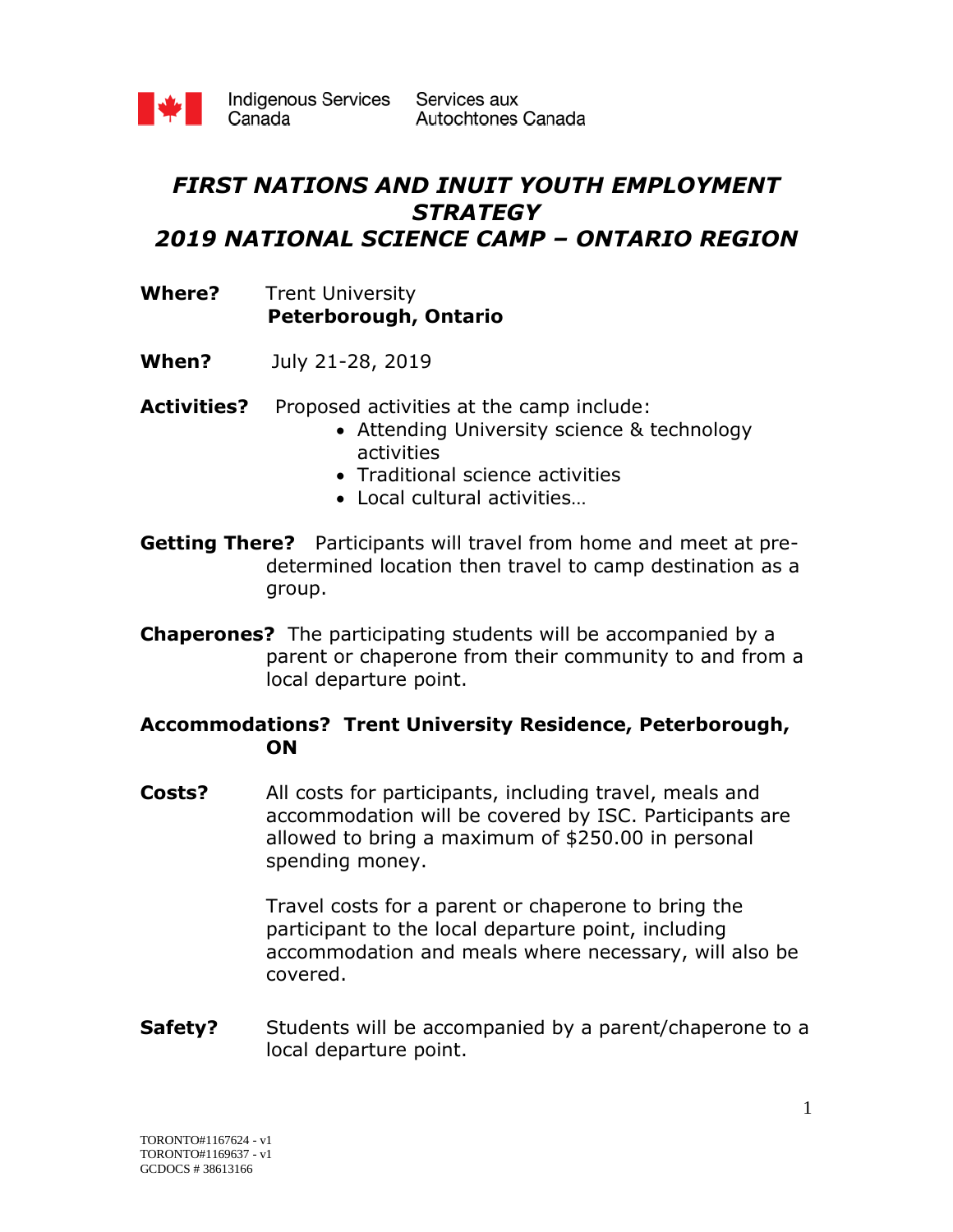Where possible, a chaperone or other camp representatives will meet and travel with the students from the local departure point i.e. Peterborough, ON.

In the event that scheduling requires a participant to fly unaccompanied, the airline will be made aware that it is a juvenile travelling unaccompanied, so that supervision will be provided in the airport and while boarding and leaving the aircraft.

Chaperones and/or camp staff will meet the students upon arrival in Toronto, ON depending on where students are coming from. The chaperones will accompany the student to the camp and will be with them at all times.

When returning home, if not travelling with them, the chaperones will remain with the students at the airport until they are placed in the care of the airline for boarding.

The name of the family member/chaperone picking up the student at the local departure point must be provided in advance and each person will be required to provide photo identification in order for a child to be released to them.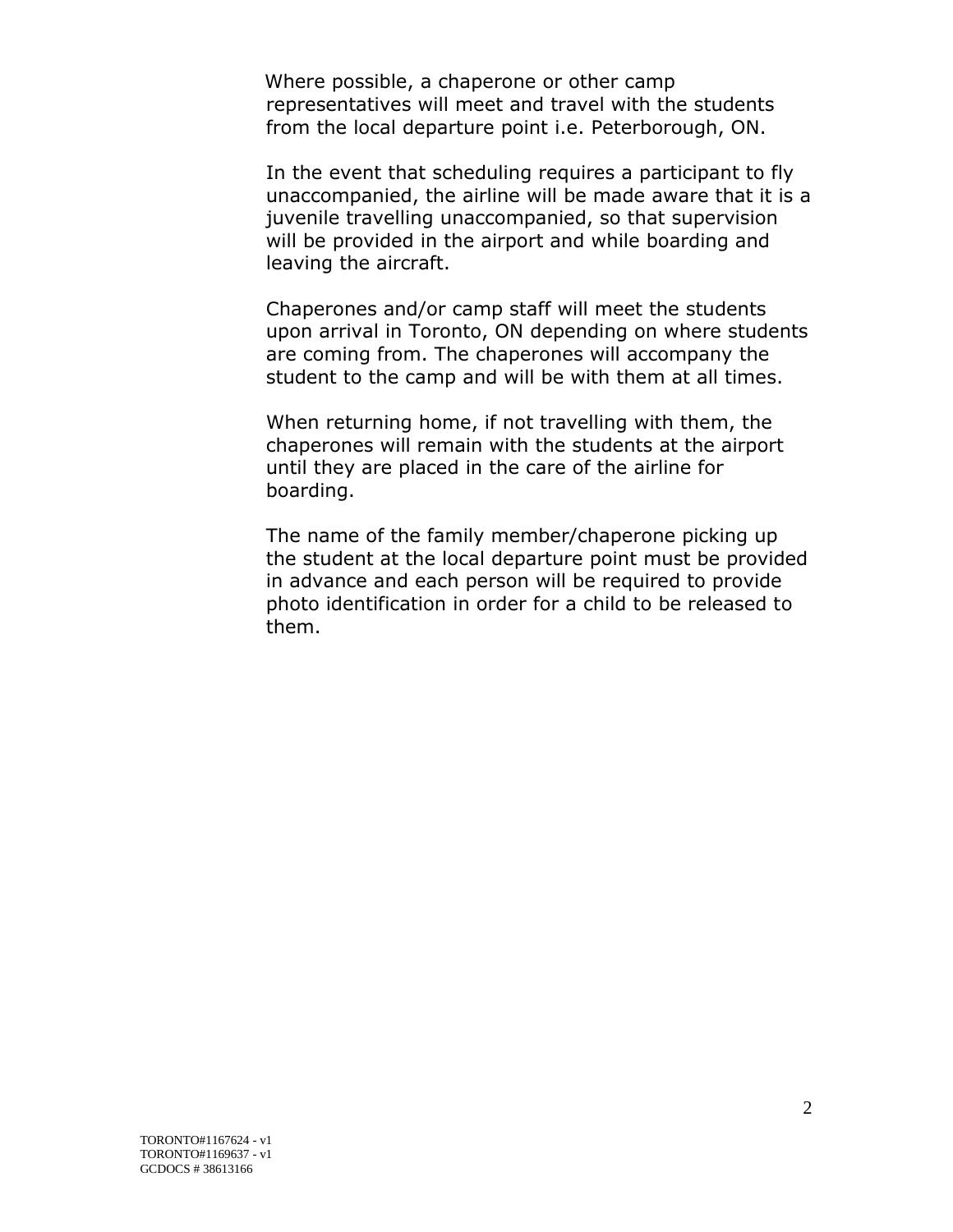

## *FIRST NATIONS AND INUIT YOUTH EMPLOYMENT STRATEGY 2019 NATIONAL SCIENCE CAMP – ONTARIO REGION*

**Who can apply?** First Nation students aged 12 -15 living on reserve and enrolled full-time in a council operated, federal, provincial, or provincially-recognized school (includes private schools and home schooling). Applicants must have demonstrated an interest in science.

**Application?** Applicants will submit an essay describing

- i) the impact of natural resources industries on their life and on their community
- ii) why they want to participate in the National Science camp and,
- iii) what they could contribute to the camp.

The essay is to be a maximum of one (1) page typed or two (2) handwritten pages. An artistic expression, drawing, sketch, etc. must accompany each essay. The art work is to express what is detailed in the essay.

The selection committee will choose ten (10) finalists based on the content of the essays and art work. The committee will choose the five (5) Regional representatives and five (5) alternates from the ten finalists.

The application must include:

- the student's essay, art work, completed application form,
- a letter of support from the school,
- a letter of reference from one non-family community member
- a signed statement of eligibility and,
- a signed parental permission form.

**Applications which do not include all the required documentation will not be considered**.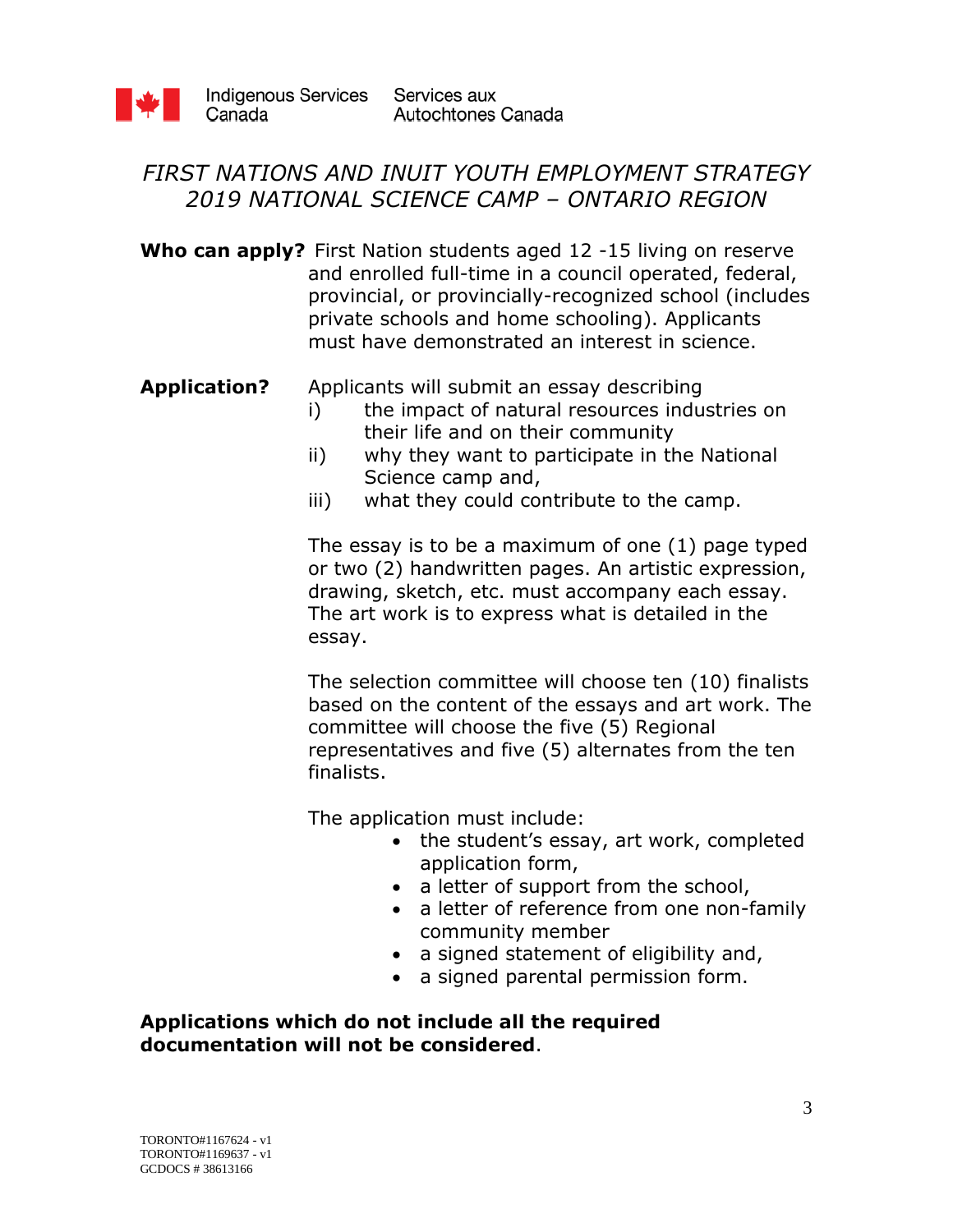**Deadline?** The deadline for submissions of applications is **March 27, 2019.** Applications must be received by this date. Late applications will not be considered.

> Applications may be submitted by mail, fax, or electronically. If sent by fax or electronically, a hard copy must follow by mail including all the original signed documents.

Please submit applications to:

Bernadette Wabie Senior Education Officer Indigenous Services Canada 195 Henry Street, Unit 6A BRANTFORD, ON N3S 5C9

Fax: (519) 751-2666 Email: [Bernadette.Wabie@canada.ca](mailto:Bernadette.Wabie@canada.ca)

- **Selection?** 10 finalists will be selected by the committee. **Finalists will be notified by April 3, 2019.**
- **Acceptance?** Acceptance must be confirmed in writing **by April 10, 2019.** If confirmation of acceptance is not received from any of the ten (10) participants by that time, an alternate will be selected.

Any alternates selected will be notified on **April 12, 2019** and confirmation of acceptance by alternate participant must be received by **April 17, 2019.**



**Indigenous Services** Canada

Services aux Autochtones Canada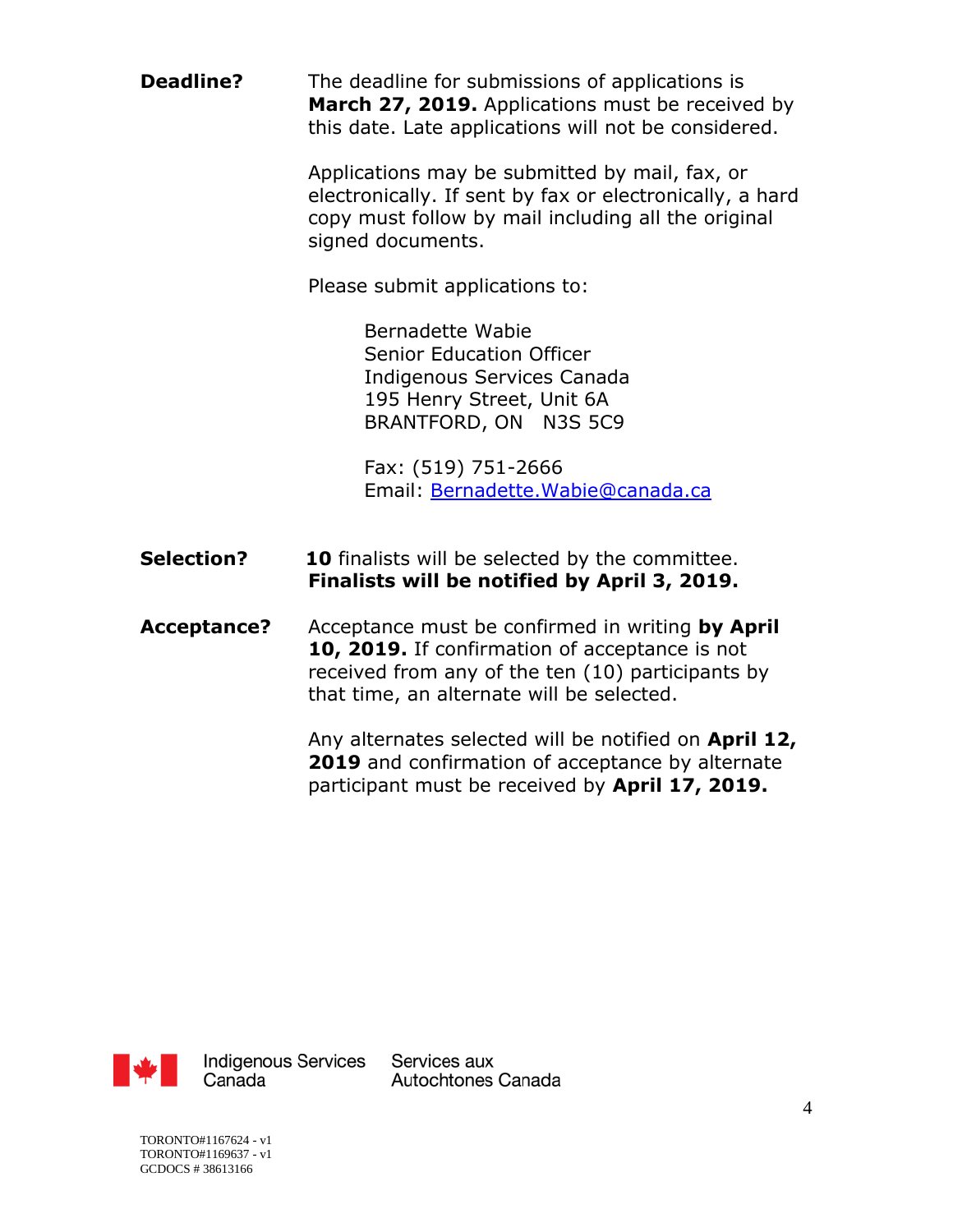|                                                                                                                                                                                              | FIRST NATIONS AND INUIT YOUTH EMPLOYMENT STRATEGY<br><b>2019 NATIONAL SCIENCE CAMP</b><br><b>Trent University, Peterborough Ontario,</b><br>July 21, 2019 - July 28, 2019<br><b>ONTARIO REGION STUDENT APPLICATION</b> |
|----------------------------------------------------------------------------------------------------------------------------------------------------------------------------------------------|------------------------------------------------------------------------------------------------------------------------------------------------------------------------------------------------------------------------|
|                                                                                                                                                                                              |                                                                                                                                                                                                                        |
|                                                                                                                                                                                              |                                                                                                                                                                                                                        |
|                                                                                                                                                                                              |                                                                                                                                                                                                                        |
|                                                                                                                                                                                              |                                                                                                                                                                                                                        |
|                                                                                                                                                                                              |                                                                                                                                                                                                                        |
|                                                                                                                                                                                              |                                                                                                                                                                                                                        |
|                                                                                                                                                                                              |                                                                                                                                                                                                                        |
|                                                                                                                                                                                              |                                                                                                                                                                                                                        |
|                                                                                                                                                                                              |                                                                                                                                                                                                                        |
|                                                                                                                                                                                              | T-Shirt Size (please circle one): Adult S M L L XL XXL XXXL                                                                                                                                                            |
| Documentation (application must include all):                                                                                                                                                |                                                                                                                                                                                                                        |
| □ Completed Application Form<br>□ Student Essay/Art Work<br>D Letter of Support from School<br>□ Signed Statement of Eligibility<br>□ Signed Parental Permission Form                        | D Letter of Reference from Non-family Community member                                                                                                                                                                 |
| <b>Signature of Student</b><br><b>Please submit applications to:</b><br><b>Indigenous Services Canada</b><br>195 Henry Street, Unit 6A<br><b>BRANTFORD, ON N3S 5C9</b><br>FAX: (519)751-2666 | <b>Date</b><br><b>Bernadette Wabie, Senior Education Officer</b><br>Email: Bernadette.Wabie@canada.ca                                                                                                                  |
|                                                                                                                                                                                              |                                                                                                                                                                                                                        |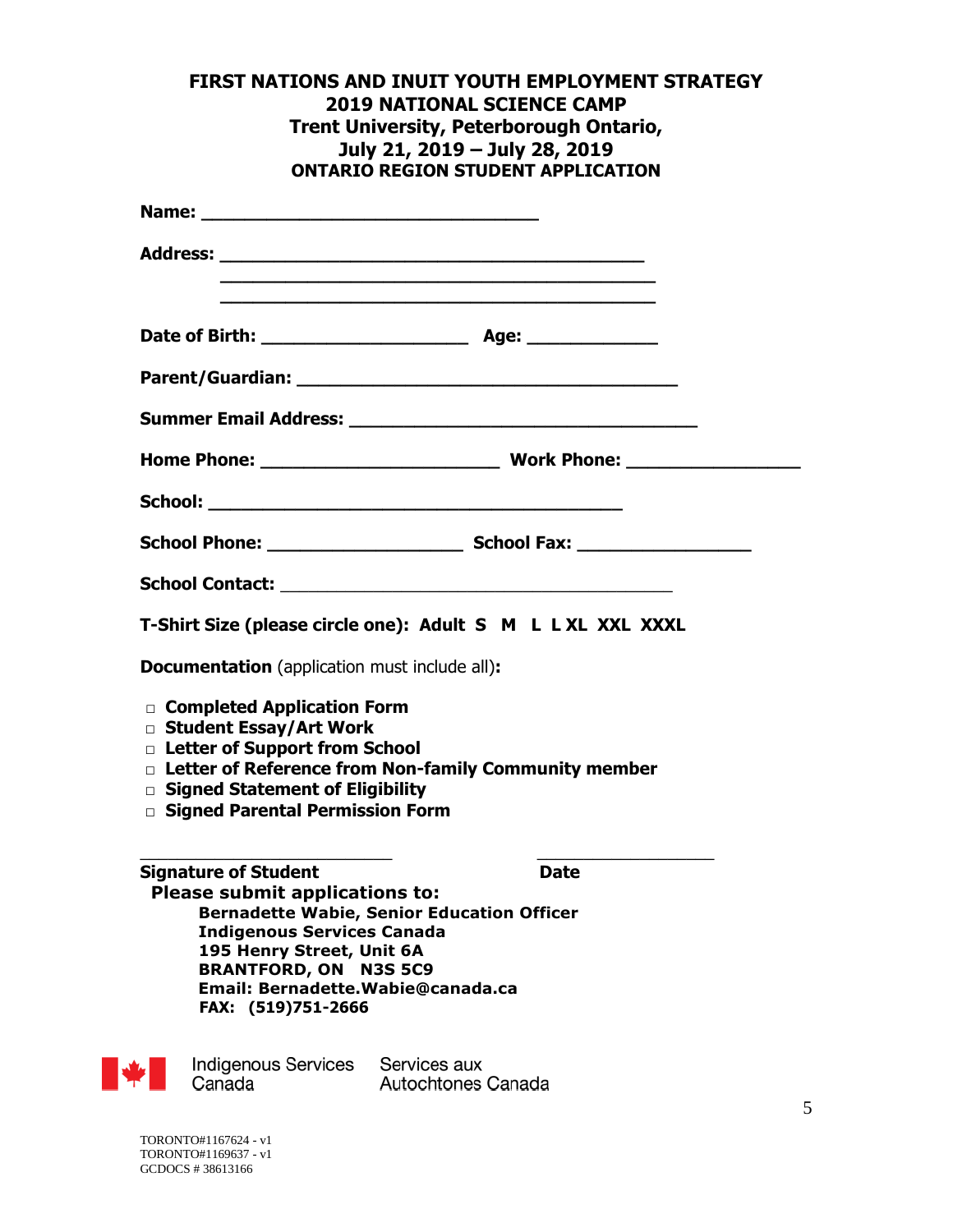**Trent University, Peterborough, ON, July 21-28, 2019**

### **ONTARIO REGION STUDENT APPLICATION STATEMENT OF ELIGIBILITY**

**I verify that \_\_\_\_\_\_\_\_\_\_\_\_\_\_\_\_\_\_\_\_\_\_\_\_\_\_\_\_\_\_ is normally resident on reserve, is enrolled in a council-operated, federal, provincial, or provincially-recognized school (includes private schools or home schooling), and will be between the ages of 12 and 15 at the time of the camp.**

**\_\_\_\_\_\_\_\_\_\_\_\_\_\_\_\_\_\_\_\_\_\_\_\_\_\_\_\_ \_\_\_\_\_\_\_\_\_\_\_\_\_\_\_\_\_\_\_\_**

\_\_\_\_\_\_\_\_\_\_\_\_\_\_\_\_\_\_\_\_\_\_\_\_\_\_\_\_\_\_\_\_ \_\_\_\_\_\_\_\_\_\_\_\_\_\_\_\_\_\_\_\_\_\_\_\_

**Signature – Parent/Guardian Date**

**Signature - School Contact Date**



Autochtones Canada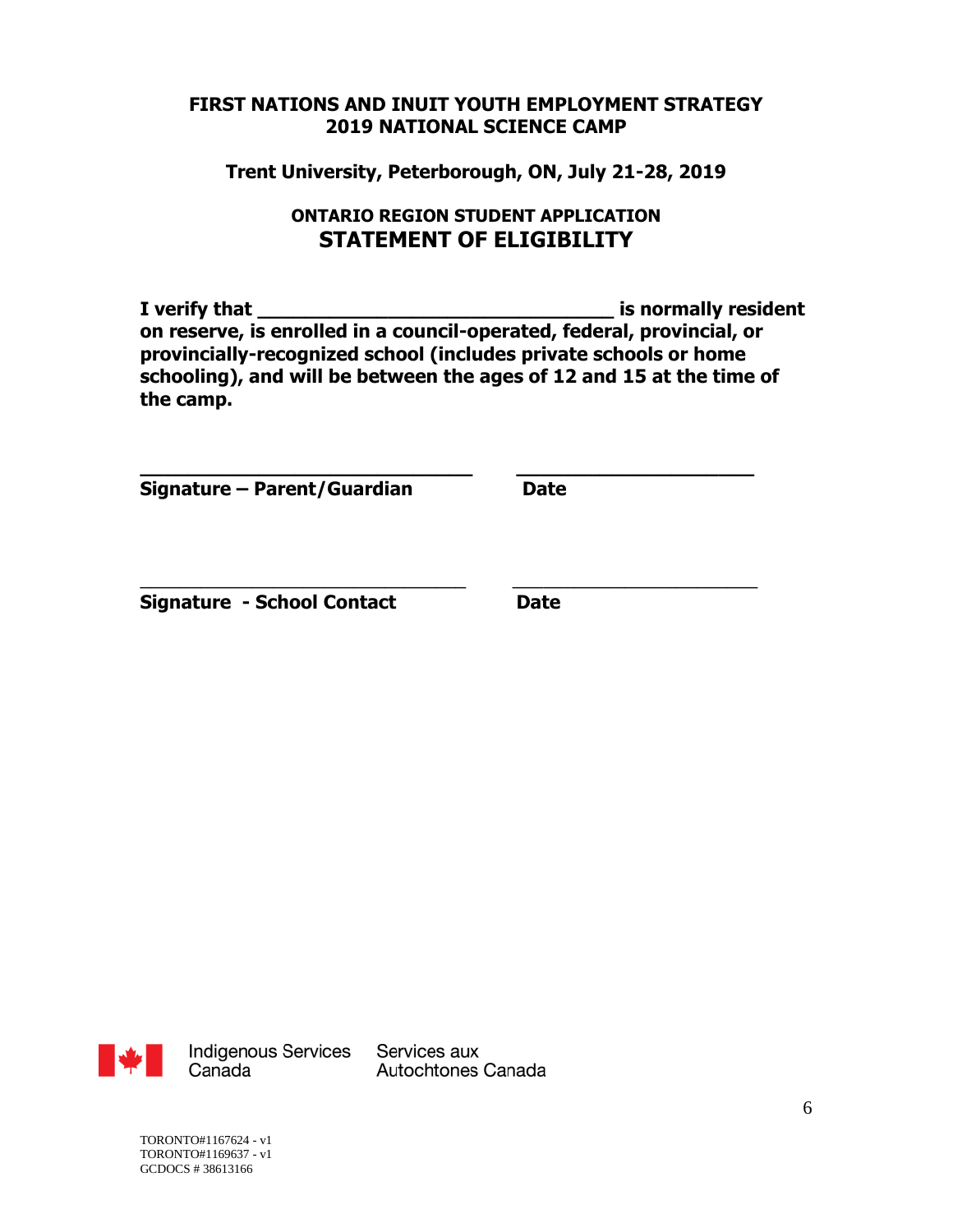#### **Trent University, Peterborough ON, July 21-28, 2019 ONTARIO REGION STUDENT APPLICATION PERMISSION FORM**

| <u> 1989 - Andrea Andrea Andrea Andrea Andrea Andrea Andrea Andrea Andrea Andrea Andrea Andrea Andrea Andrea And</u> |  |
|----------------------------------------------------------------------------------------------------------------------|--|
|                                                                                                                      |  |
| Parent/Guardian <u>: with and all allegance and allegance</u> and all allegance and allegance and allegance and all  |  |
| <b>Statement of Permission:</b>                                                                                      |  |
|                                                                                                                      |  |
|                                                                                                                      |  |
|                                                                                                                      |  |

**to travel to and from and to participate in all the activities of the First Nations and Inuit Youth Employment Strategy National Science Camp, to be held July 21-28, 2019 in Peterborough, Ontario hosted by Indigenous Services Canada, local First Nations, KTEI and Trent University.** 

**I also give permission for my child to be photographed and/or videotaped during the camp and authorized the use of any photos or videos for non-profit purposes such as reports, media coverage, and advertising for future camps.**

**All submissions will become the exclusive property of the sponsoring organizations. I understand that my child's submission may be used for reporting, evaluating, or communication purposes.**

| Signature – Parent/Guardian | <b>Date</b> |
|-----------------------------|-------------|
|-----------------------------|-------------|



**Indigenous Services** Canada

Services aux Autochtones Canada

**\_\_\_\_\_\_\_\_\_\_\_\_\_\_\_\_\_\_\_\_\_\_\_\_\_\_\_\_ \_\_\_\_\_\_\_\_\_\_\_\_\_\_\_\_\_\_\_\_\_**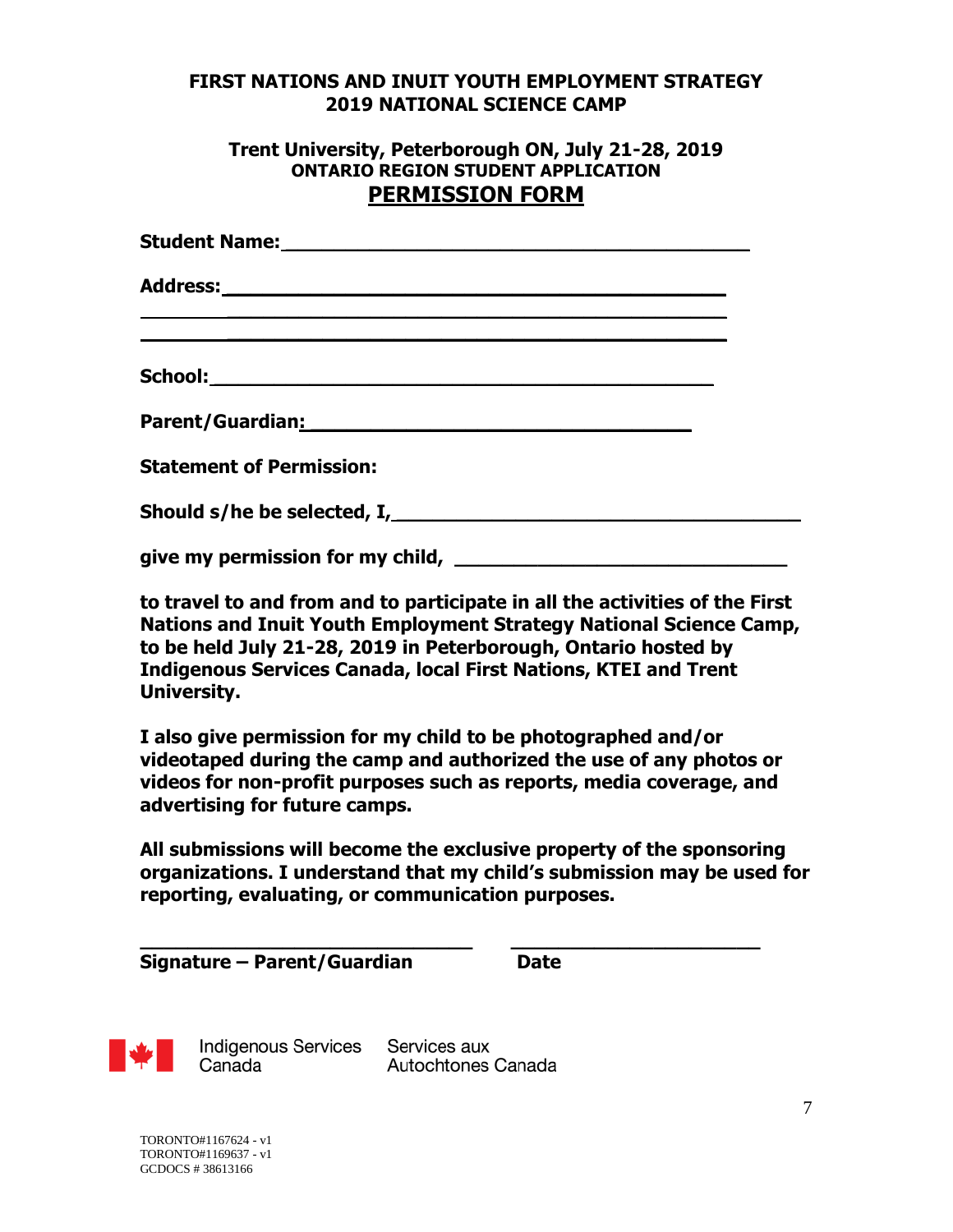**Trent University, Peterborough, ON July 21-28, 2019**

#### **ONTARIO REGION STUDENT APPLICATION PARTICIPANT INFORMATION FORM**

#### **PLEASE BRING ORIGINAL COPY COMPLETED FORM TO SCIENCE CAMP:**

| <b>Phone Number</b> |  |
|---------------------|--|
|                     |  |
|                     |  |
|                     |  |
|                     |  |
|                     |  |

**\_\_\_\_\_\_\_\_\_\_\_\_\_\_\_\_\_\_\_\_\_\_\_\_\_\_\_\_\_\_\_\_\_\_\_\_\_\_\_\_\_\_\_\_\_\_\_\_\_\_\_\_\_\_\_** 

**\_\_\_\_\_\_\_\_\_\_\_\_\_\_\_\_\_\_\_\_\_\_\_\_\_\_\_\_\_\_\_\_\_\_\_\_\_\_\_\_\_\_\_\_\_\_\_\_\_\_\_\_\_\_\_\_** 

**\_\_\_\_\_\_\_\_\_\_\_\_\_\_\_\_\_\_\_\_\_\_\_\_\_\_\_\_\_\_\_\_\_\_\_\_\_\_\_\_\_\_\_\_\_\_\_\_\_\_\_\_\_\_\_\_**

**Medical/Dietary Instructions for above (if applicable):** 



Indigenous Services Services aux<br>Canada Autochtones Canada

Autochtones Canada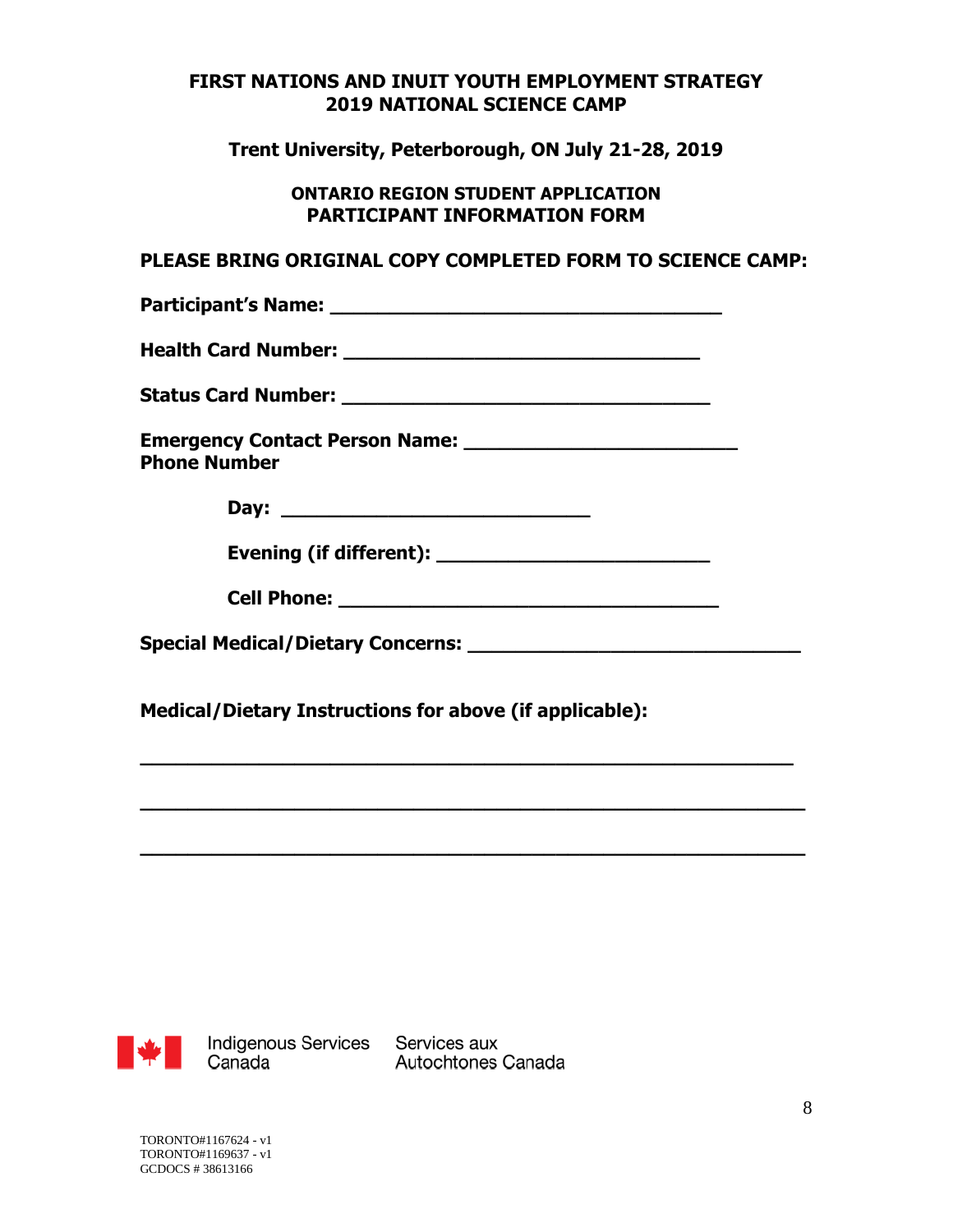**Trent University, Peterborough, ON July 21-28, 2019**

### **ONTARIO REGION STUDENT APPLICATION PICK-UP CHAPERONE IDENTIFICATION FORM**

**NOTE: This form is to be completed even if the student is being picked up by a parent.**

**\_\_\_\_\_\_\_\_\_\_\_\_\_\_\_\_\_\_\_\_\_\_\_\_\_\_\_\_\_\_\_\_\_ will be met by (Student's Name)** 

**\_\_\_\_\_\_\_\_\_\_\_\_\_\_\_\_\_\_\_\_\_\_\_\_\_\_\_\_\_\_\_\_\_\_at (Chaperone's Name)** 

**\_\_\_\_\_\_\_\_\_\_\_\_\_\_\_\_\_\_\_\_\_. (Location)**

**On July 28, 2019, the above-named chaperone understands that** 

**presentation of photo identification will be required before the student**

**is released to them.** 

**The student will be aware of the identity of the person who will be** 

**picking her/him up. Should the identity of the chaperone picking up** 

**the student change, Indigenous Services Canada personnel will be** 

**\_\_\_\_\_\_\_\_\_\_\_\_\_\_\_\_\_\_\_\_\_\_\_\_\_\_\_\_\_\_\_\_ \_\_\_\_\_\_\_\_\_\_\_\_\_\_\_\_\_**

**notified at the emergency number provided.**

**Signature of Parent/Guardian Communisty Control Date** 

**\_\_\_\_\_\_\_\_\_\_\_\_\_\_\_\_\_\_\_\_ Cell Phone Number**